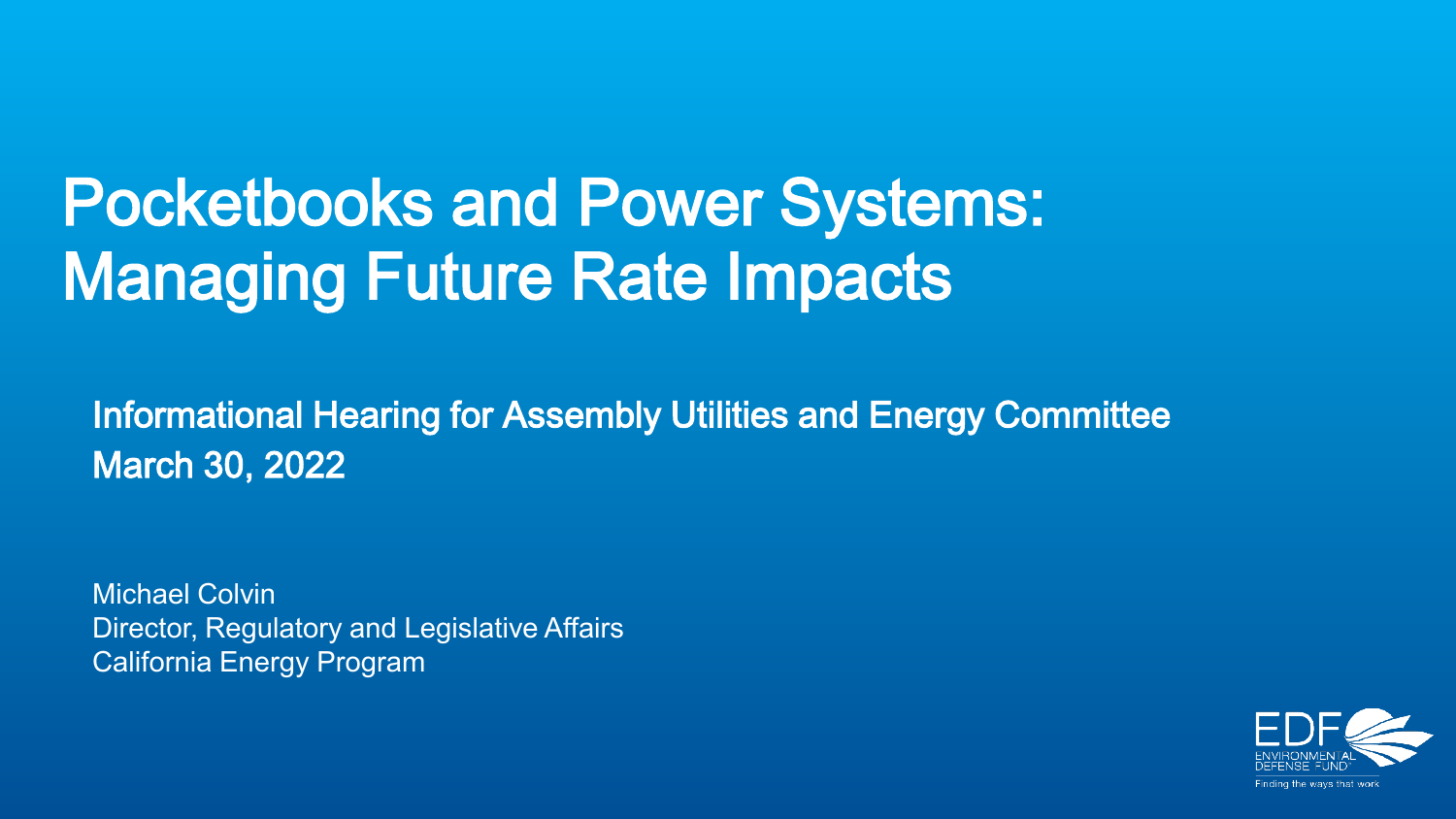## **Why are we focusing on rates?**

- California has amongst the highest energy rates in the country
	- ...but our bills are average (or even slightly below)
- State strategy is that we will electrify large portions of the economy
	- So our energy usage will go up but we can leverage a lot of existing infrastructure
- Focusing just on electric rates is not the best metric to determine affordability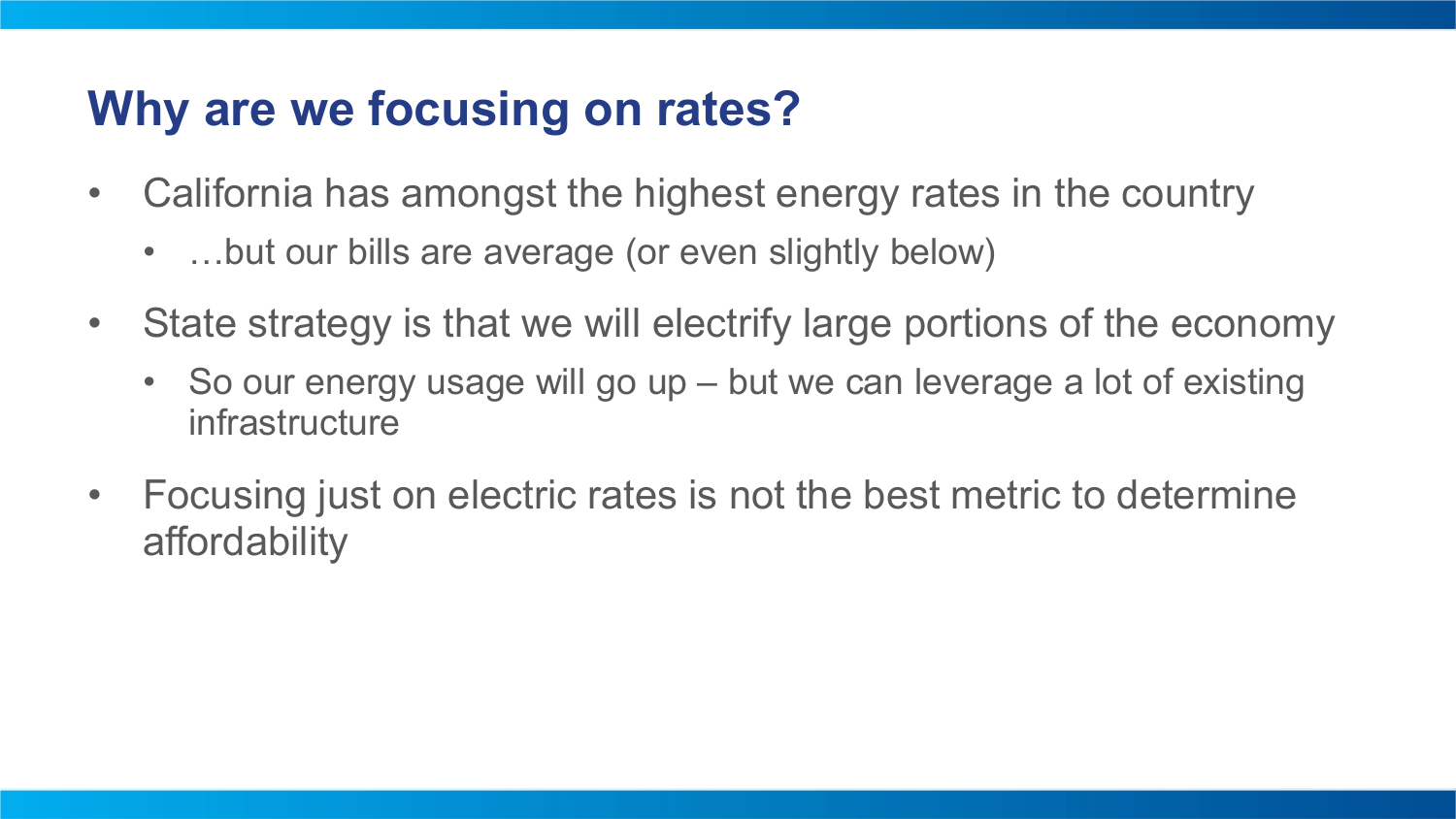### **Energy Burden**



Energy burden is the percentage of gross household income spent on energy costs

- According to U.S. Department of Energy, the energy burden facing low -income customers is 3x higher than the rest of the population
- *services* i.e. both gas + electric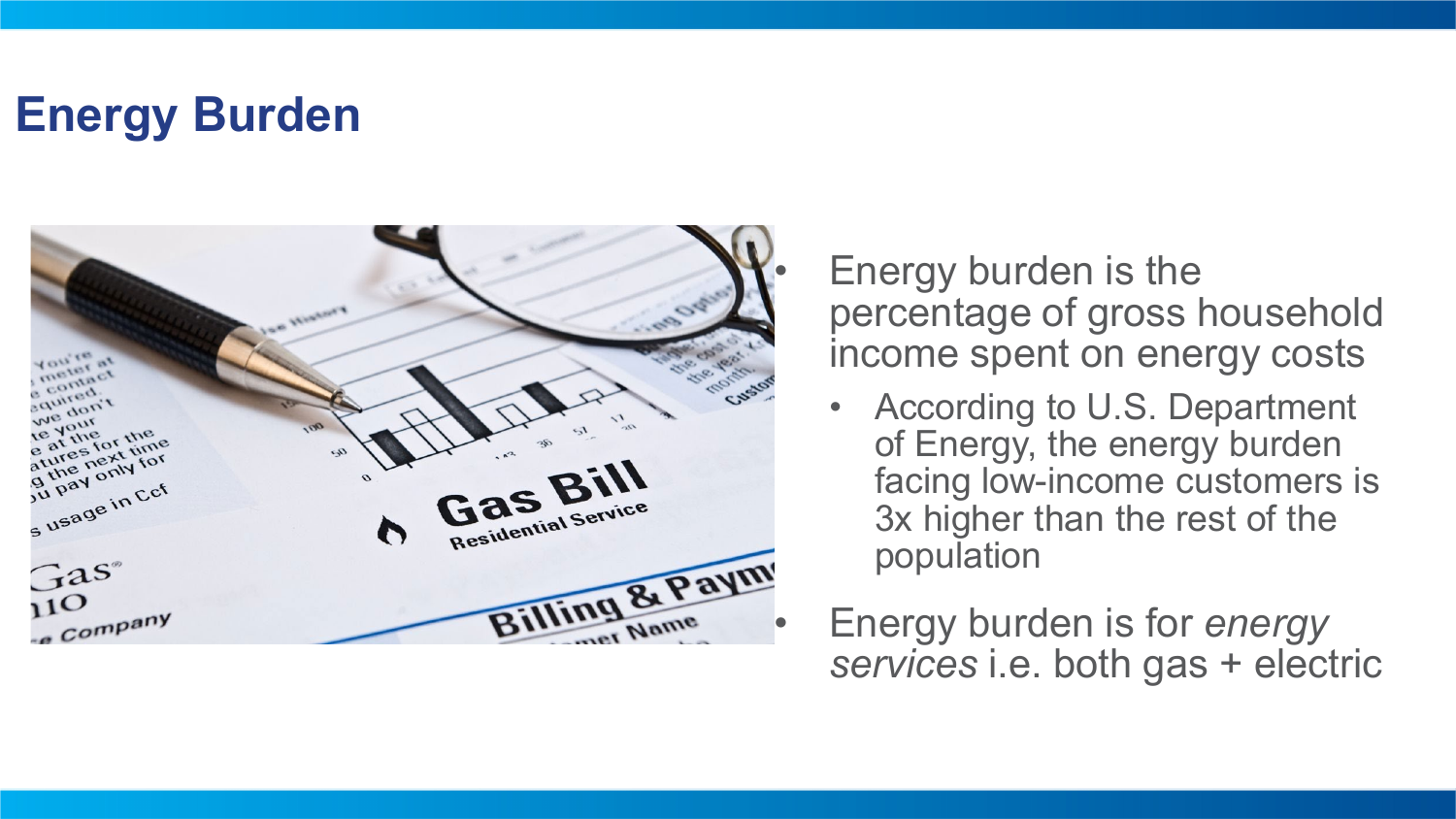# **What if we used energy burden as a metric?**

How would the energy transition be different if we used energy burden to measure the equitable access to affordable, clean and safe energy services?

We can calibrate programs to increase electricity usage but yield better outcomes on energy burden, if given that direction.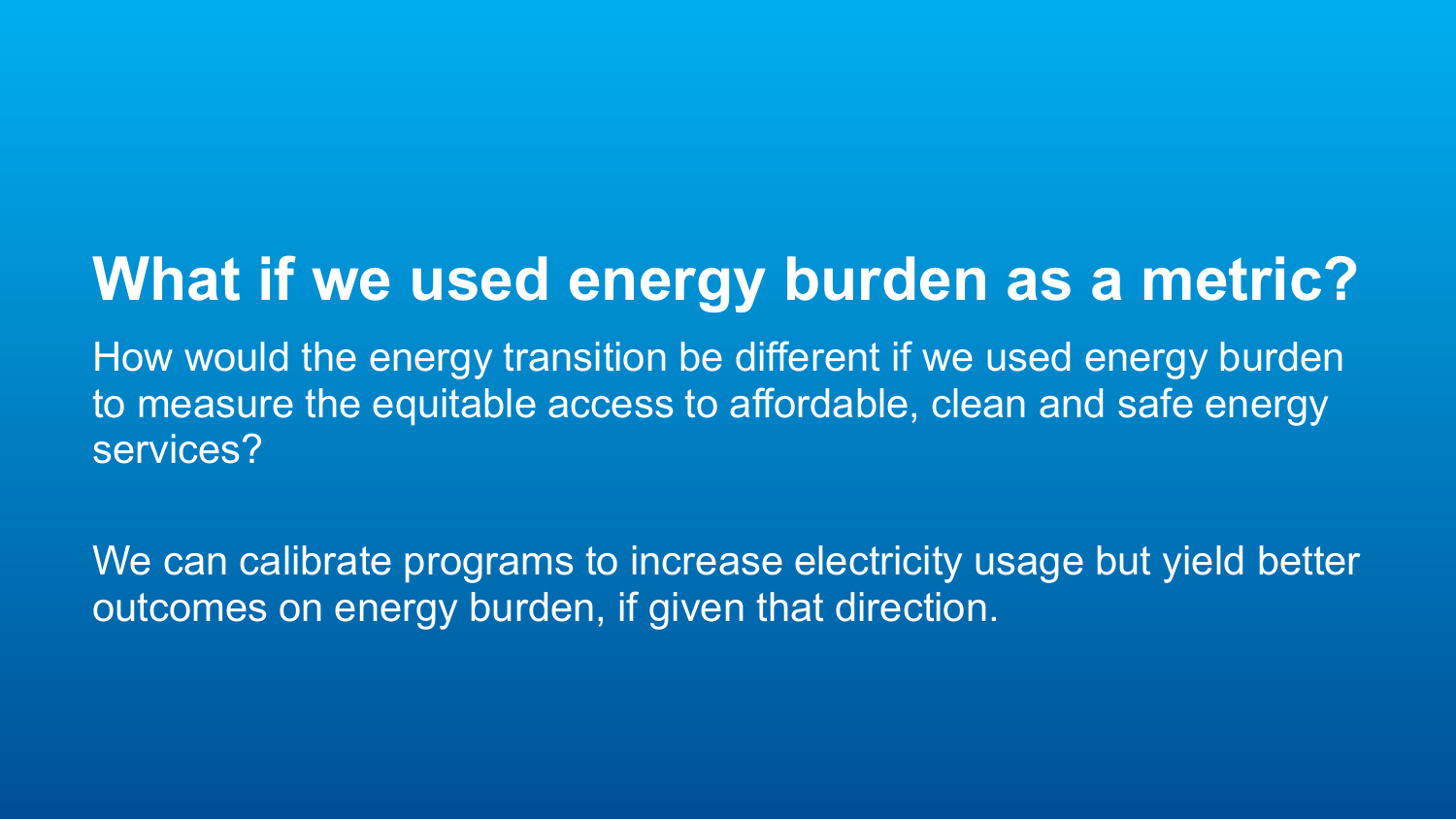## **Electricity Sector Decarbonization**

#### **Grid decarbonization study (2021)**

California can affordably and reliably fully decarbonize its electricity sector by 2045

We need to make different investment choices than the pathway we are on today

It is not just about per project cost, but total system cost

Available at: https://issues.org/california[decarbonizing-power-wind-solar-nuclear-gas/](https://issues.org/california-decarbonizing-power-wind-solar-nuclear-gas/)



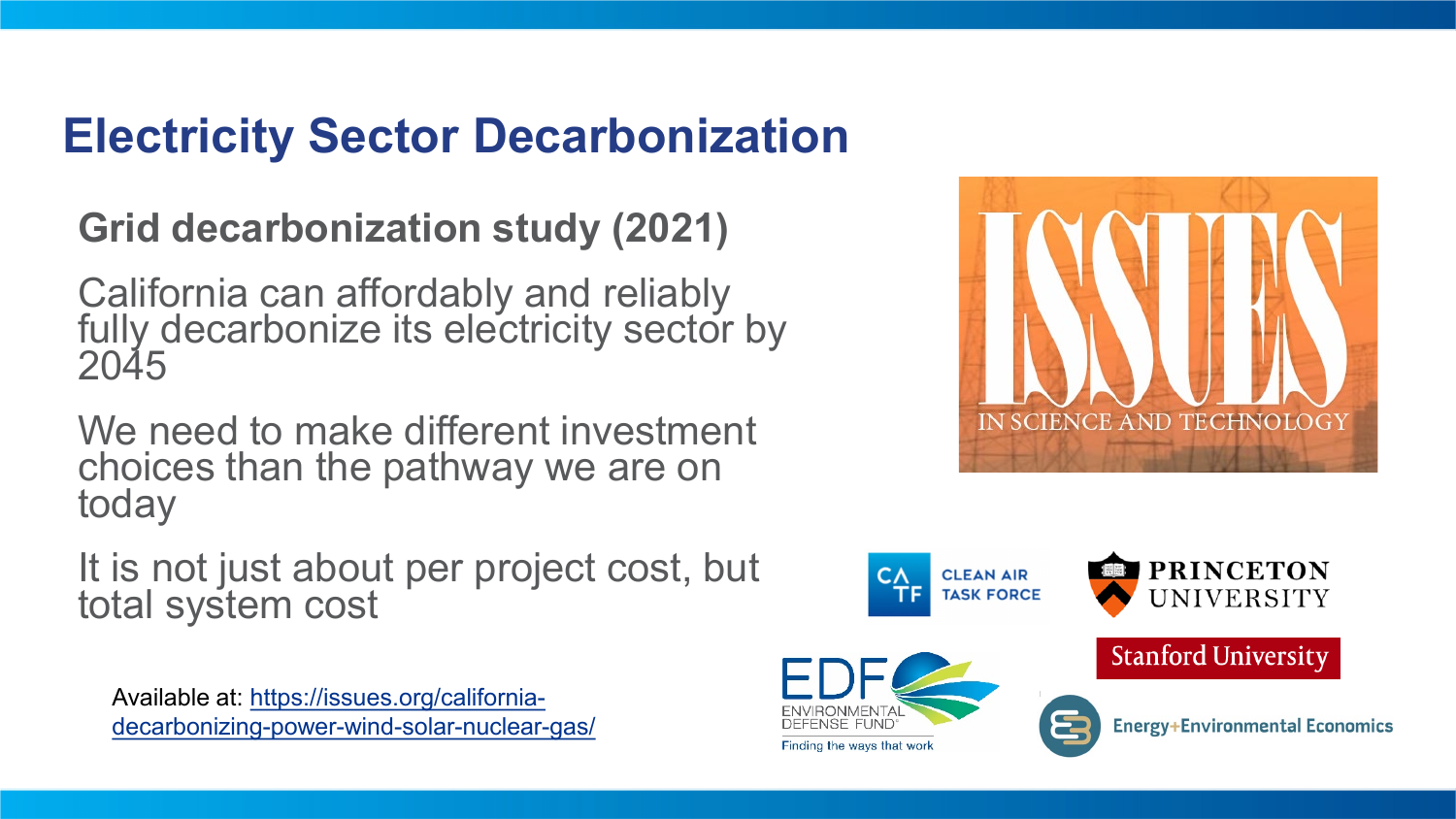#### **Electricity Sector Decarbonization**

- What procurement choices are reasonable to make?
- Diverse portfolios contain overall system costs
- The largest driver of electric rate increase will not be generation and cents/kWh transmission – so let's not delay those efforts to keep the system affordable.

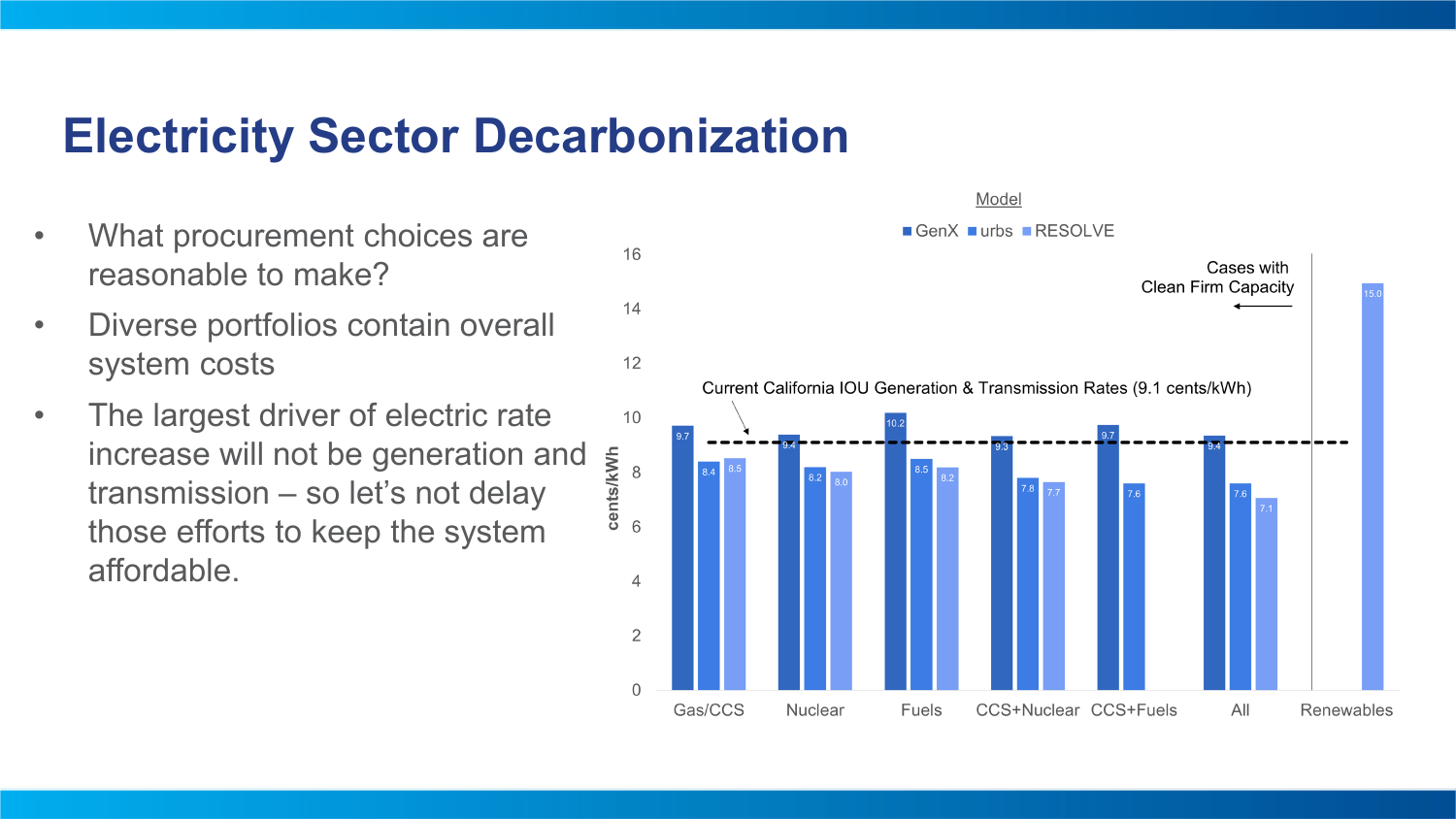#### **Importance of social and non-monetary benefits**



**Statewide medium and heavy-duty location study**

- Truck registration by address (left)
- Truck registration w/in 50 miles of port (right)



- The past is not a predictor of future needs when electrifying major new portions of the economy.
- Efforts to focus funding to prioritize deployments in DACs delivers social and non-monetary benefits where they are needed most

| <b>Grand Total</b> | 47357 |
|--------------------|-------|
| Port of San Diego  | 3688  |
| Port of Oakland    | 5690  |
| Port of Long Beach | 20185 |
| Port of LA         | 16885 |
| Port of Hueneme    | 909   |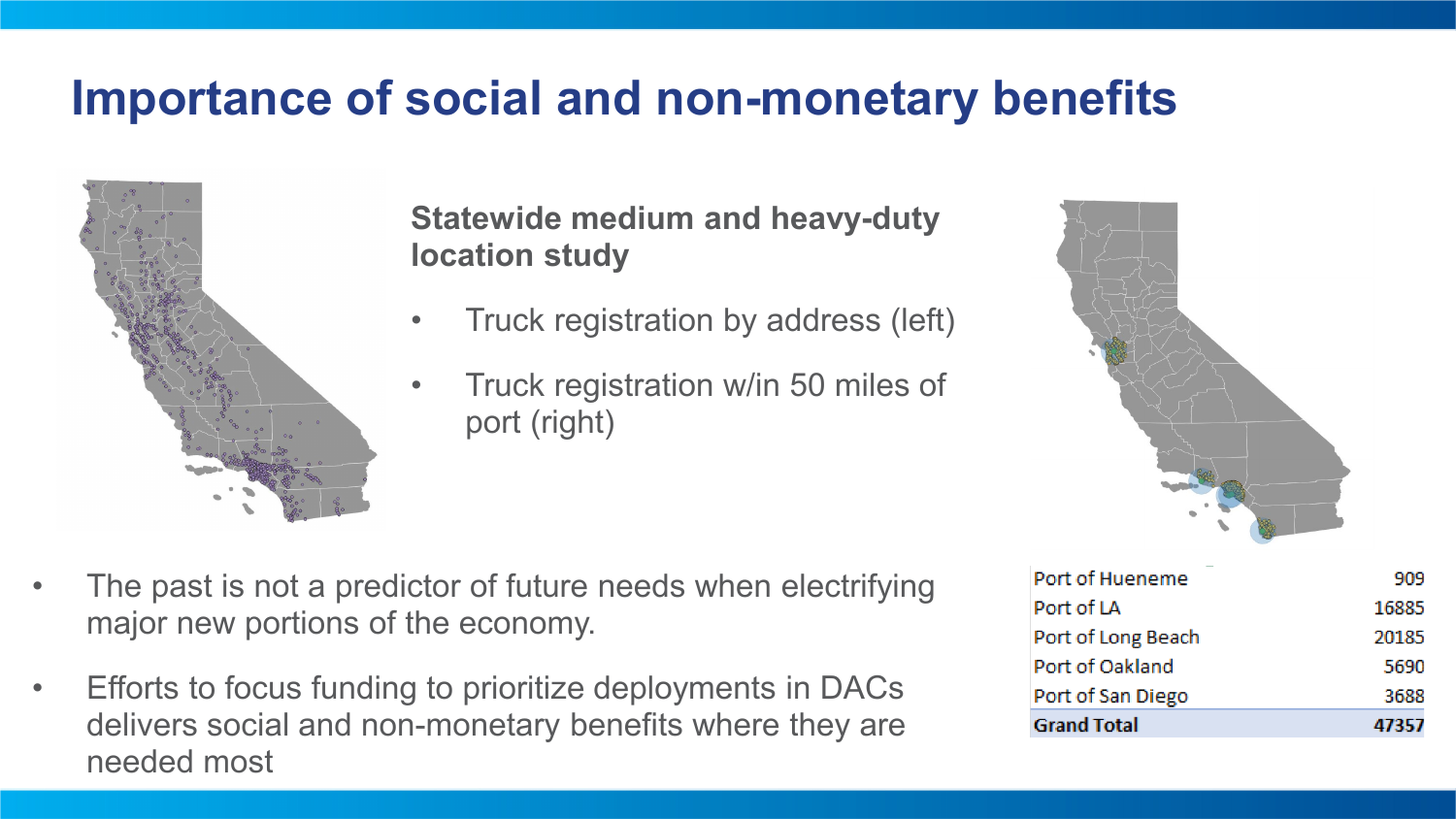# **Who is paying? Who should be paying?**

Customer investments captured on bill Customer private investments not captured on bill Taxpayer investments to offset customer bill Shareholder investments